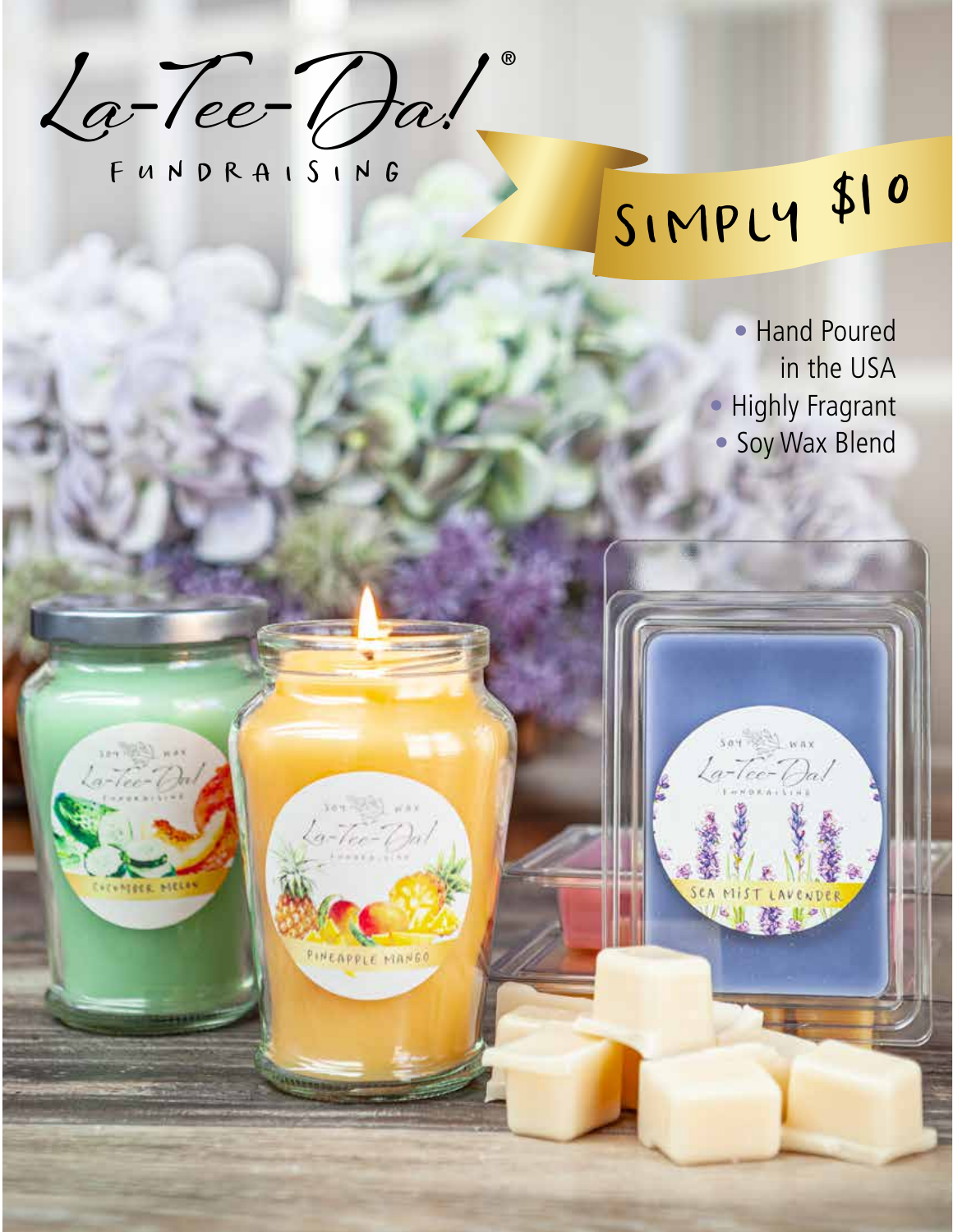



#04400 Classic jar (10oz)  $$10.00$ 



#04503 Classic jar (10oz) \$10.00



#04491 Classic jar (10oz) \$10.00



#04492 Classic jar (10oz) \$10.00

 $Simplies$ <br>Poured in the USA

Poured in the USA

 $G$  $I$  $F$  $T$  $S$ 

 $013$ 

SiMPLY



#04496 Classic jar (10oz) \$10.00

#### BAKED APPLE PIE



#02348 2 Pack Wax Melts (2.5oz) \$10.00

#### BLUEBERRY PANCAKES

A big stack of yummy buttery pancakes with tart blueberries,

#02353 2 Pack Wax Melts (2.5oz) \$10.00



A decadent, creamy aroma of fresh baked gooey butter cake with caramelized sugar and sweet vanilla. Yum!

The rich frothy scent of creamed butter and brown sugar combined with salted caramel for the ultimate indulgence.

> Wonderful scent of tropical fruit blends with exotic flowers and creamed coconut that will make your home smell like a tropical paradise.

COCONUT BEACH



#02338 2 Pack Wax Melts (2.5oz) \$10.00





#02339 2 Pack Wax Melts (2.5oz) \$10.00



#02350 2 Pack Wax Melts (2.5oz) \$10.00



syrup and a hint of vanilla. Delicious!

#04493 Classic jar (10oz) \$10.00



#04406 Classic jar (10oz) \$10.00



#04488 Classic jar (10oz) \$10.00



#04504 Classic jar (10oz) \$10.00



#04505 Classic jar (10oz) \$10.00



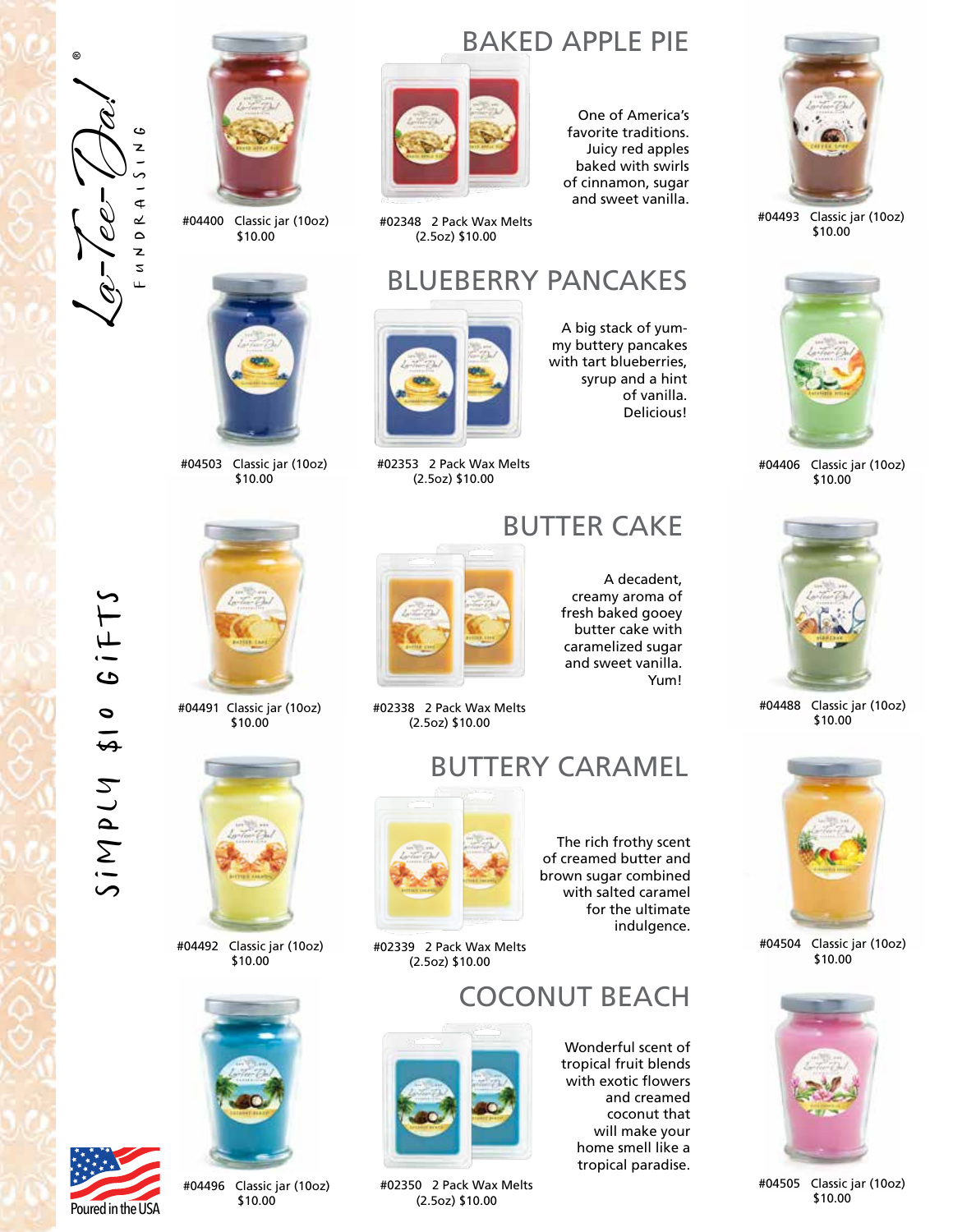### COFFEE SHOP

A delectable blend of freshly brewed espresso with whispers of rich caramel and brown sugar swirled with creamy warm vanilla.

#02340 2 Pack Wax Melts (2.5oz) \$10.00

#### CUCUMBER MELON



A blend of fresh cut garden cucumbers and fresh honeydew melons that is sure to leave you feeling cool and refreshed.

#02351 2 Pack Wax Melts (2.5oz) \$10.00



MAN CAVE

An exhilarating and masculine scent. A fusion of all things manly with a woodsy base layered with herbs, patchouli and citrus.

#04494 Classic jar (10oz) \$10.00

#04490 Classic jar (10oz) \$10.00

#04495 Classic jar (10oz) \$10.00



Wake up and hit the floor running with this clean and brisk fragrance that combines fresh, crisp eucalyptus with a sprig of cool spearmint and white cyclamen.



#02343 2 Pack Wax Melts (2.5oz) \$10.00

#### SEA MIST LAVENDER



#02344 2 Pack Wax Melts (2.5oz) \$10.00



#### SOFT CLEAN LINEN



#02345 2 Pack Wax Melts (2.5oz) \$10.00



SUMMER NIGHTS



#02346 2 Pack Wax Melts (2.5oz) \$10.00



Sweet tooth lovers, this one's for you! A fluffy vanilla butter cream delicacy that is sure to hit the spot.



#02354 2 Pack Wax Melts (2.5oz) \$10.00

## PINK MAGNOLIA

Pink magnolias wrapped in a bold, fresh spring bouquet.

Sweet pineapple mixed with just the right amount of crisp, tangy mangos makes this refreshing scent perfect for the summer.

Lovely!



#02355 2 Pack Wax Melts (2.5oz) \$10.00

\$10.00







#02347 Wax Melts (2.5oz) \$10.00